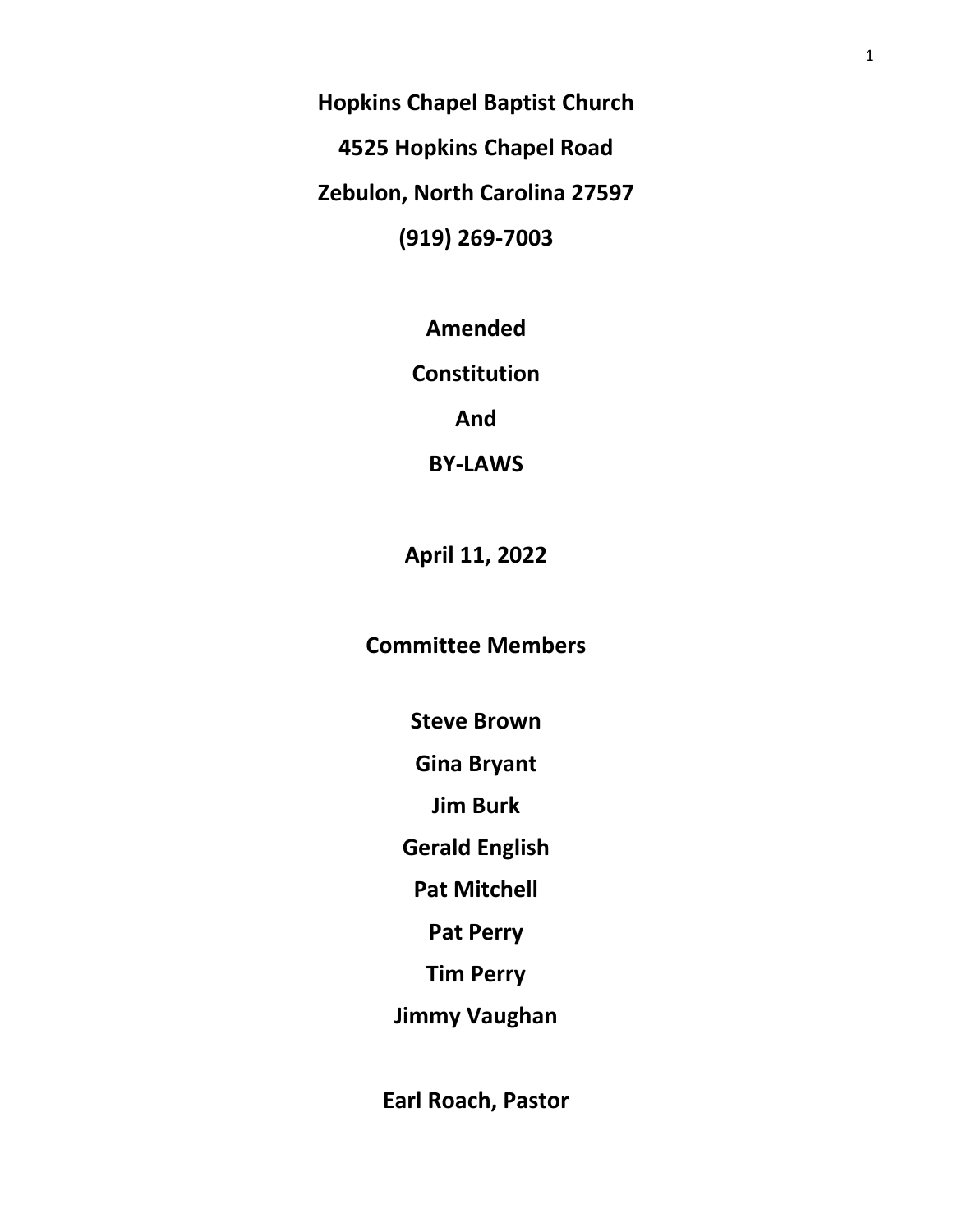### **Constitution / By-Laws**

**OF**

## **Hopkins Chapel Baptist Church Inc.**

### **Zebulon, North Carolina**

### **Preamble**

**For the preservation of the principles of our faith, and that this body be governed in an orderly manner in keeping with the common practice of Baptist customs and procedures, and to preserve the liberties inherent in each individual member, and freedom of action of the body, remembering that the real charter and constitution of this church is God's Holy Word; we do establish this Constitution and By-Laws.**

### **Constitution**

### **Article I: Name**

**This church shall be known as Hopkins Chapel Baptist Church, Inc. affiliated voluntarily with the Southern Baptist Convention, the North Carolina Baptist State Convention, and the Tar River Baptist Association, and reserves to itself the right to withdraw from affiliation with any or all of the above-mentioned organizations upon a favorable vote of two-thirds of the membership present.**

### **Article II: Main Purpose**

**The purpose of this church is to glorify God by a personal faith in and commitment of our lives to the Lord Jesus Christ, in and through worship, fellowship, prayer, evangelism, missions, and discipleship.**

#### **Article III: Church Covenant**

## **Hopkins Chapel Baptist Church Covenant**

**Having been brought by Divine Grace to repent and believe in the Lord Jesus Christ and to give up ourselves to Him and having been baptized upon our profession of faith in the name of the Father and of the Son and of the Holy Spirit, we now, by God's grace, solemnly and joyfully renew our covenant with each other.** 

**We will work and pray for the unity of the Spirit in the bond of peace.**

**We will walk together in brotherly love, as become the members of a Christian church, exercise an affectionate care and watchfulness over each other, and lovingly correct and prayerfully plead for one another as occasion may require.**

**We will not forsake the assembling of ourselves together nor neglect to pray for ourselves and others.**

**We will, in the nurture and instruction of the Lord, endeavor to bring up those who may at any time be under our care, and by a pure and loving example seek the salvation of our family and friends. We will rejoice in each other's happiness and strive with tenderness and sympathy to bear each other's burdens and sorrows.**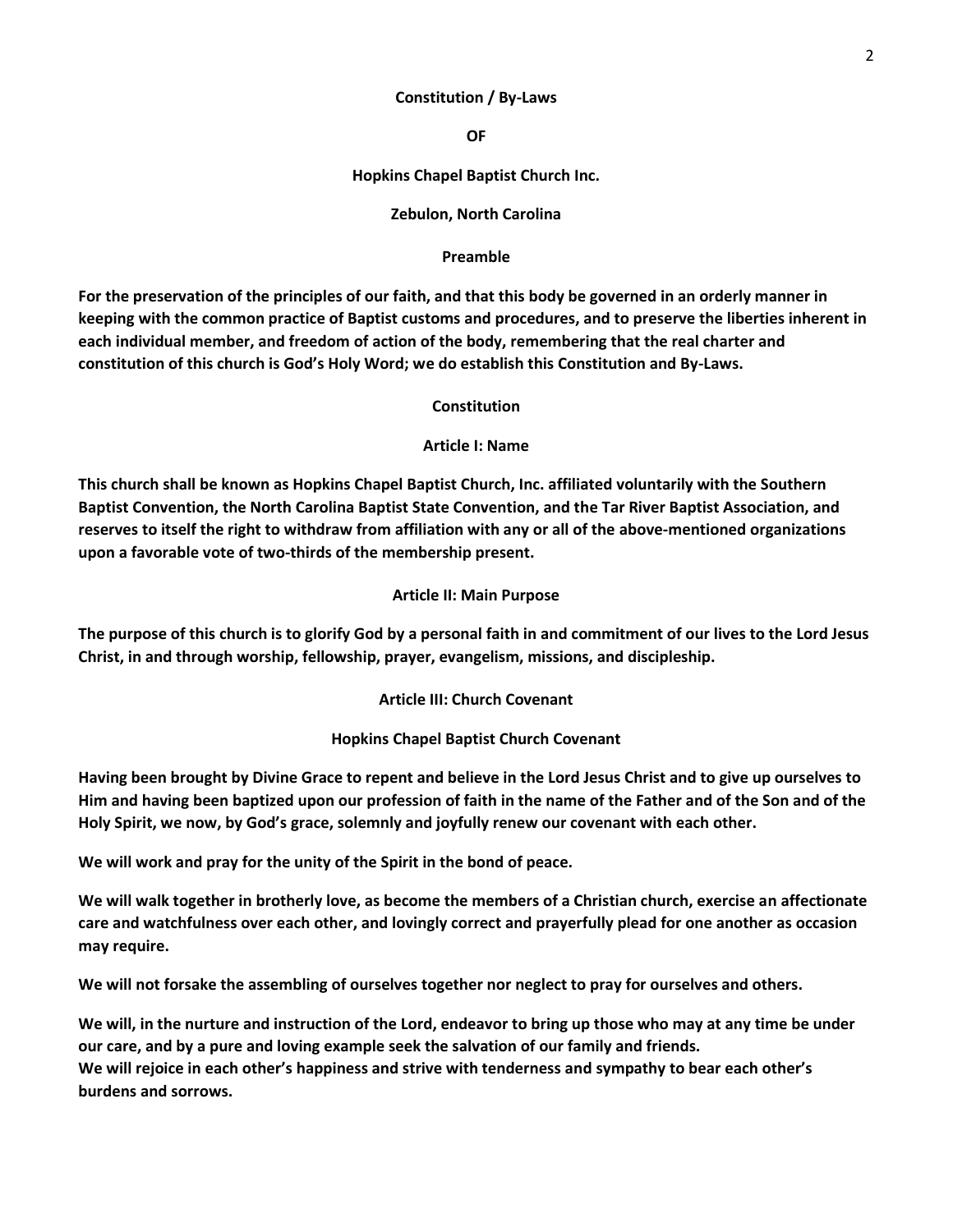**We will seek, through God's strength, to live carefully in the world, denying all forms of ungodliness and resisting worldly lusts, remembering that, as we have been voluntarily buried by baptism and raised again from the symbolic grave, so there is on us a special obligation now to lead a new and holy life.**

**We will work together for the continuance of a faithful evangelical ministry in this church as we sustain its worship, ordinances, discipline, and doctrines.**

**We will contribute cheerfully and regularly to the support of the ministry, the expenses of the church, the relief of the poor, and the spread of the Gospel both here and to the ends of the earth.**

**We will, should we move from this place, as soon as possible unite with some other church where we can carry out the spirit of this covenant and the principles of God's Word.**

**May the grace of the Lord Jesus Christ, and the love of God, and the fellowship of the Holy Spirit be with us all.**

**Amen.**

### **Article IV. By-Laws**

**In order to make effective this Constitution, we hereby enact the following by-laws.**

## **Article V. Membership**

### **Section 1: Qualifications**

**The membership of this church shall be composed of persons who have accepted and publicly professed the Lord Jesus Chris as Savior and requested Baptism by immersion and who have been received by a majority voice affirmation of the eligible member's present.**

- **(A) Profession of Faith in Jesus Christ. People who join through a profession of Faith in Jesus are making public their belief in Jesus Christ as personal Lord and Savior. They follow this profession with public baptism by immersion and completing the new member's class taught by our pastor.**
- **(B) Statement of Faith. People join this way when they have already accepted Jesus Christ as Savior, but do not have church membership. If this person has not been baptized by immersion, they do so.**
- **(C) Transfer of Letter. If people join who are members of a sister Baptist church that baptizes by immersion, they may join by transferring their letter of membership to Hopkins Chapel Baptist Church.**

## **Section 2: Removal from Active Membership**

- **(A) Transfer of Letter. Letter of transferal may be granted to any church of like faith and order for members in good standing. When letters are granted, membership will terminate.**
- **(B) Non-Letter Transfer. When a member joins a church of a different faith and order and the church has gained knowledge of this, membership will terminate**
- **(C) Personal Request. Any member who requests that his/her name be dropped from the membership roll shall be removed. Counseling from Pastor and/or Deacons will be provided upon request.**
- **(D) Physical Death. When a member dies his/her name shall be removed from the membership rolls.**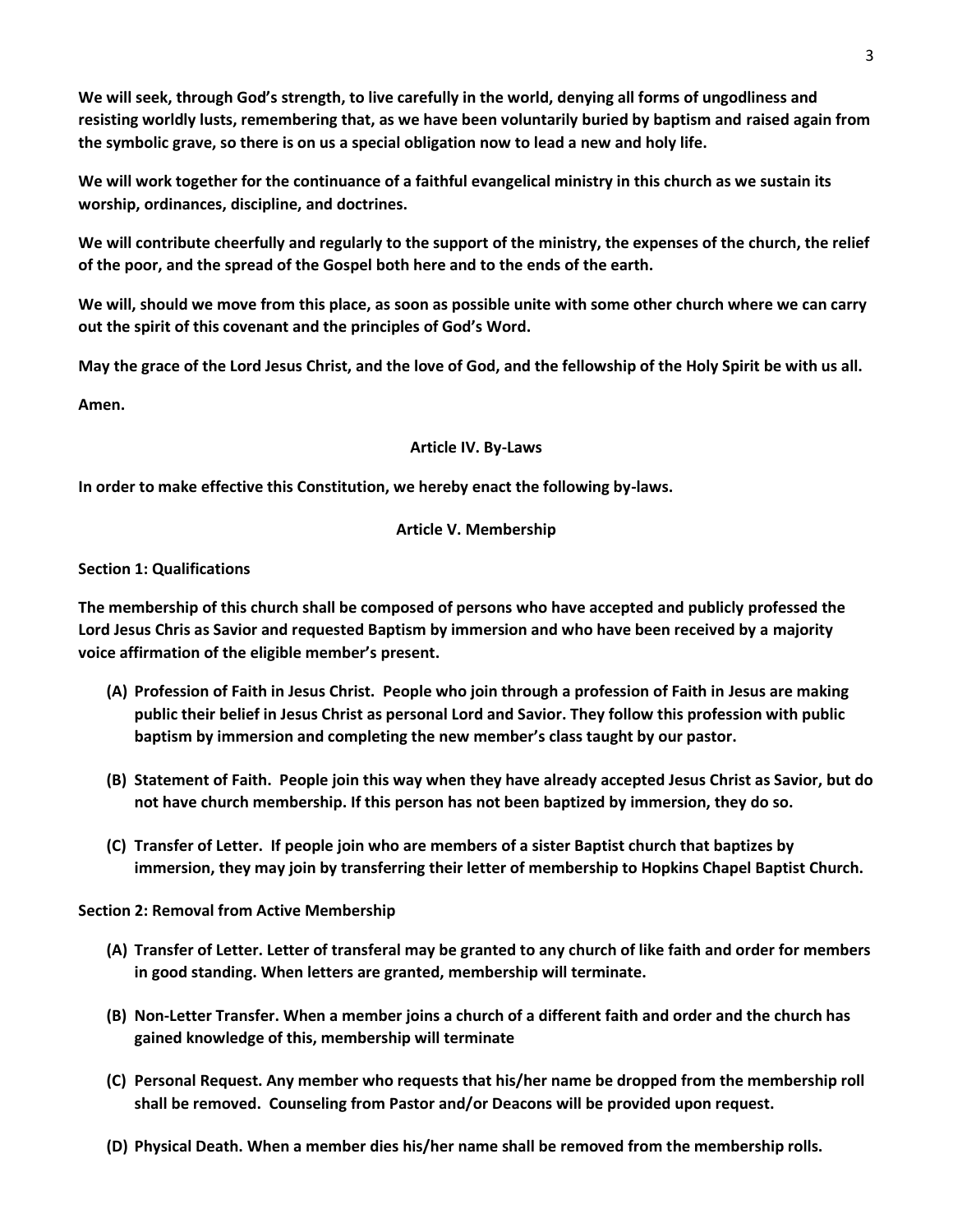#### **Section 3: Responsibilities of the Members**

- **(A) General Responsibilities. Each member is responsible before God in determining the will of God through prayer and the study of the Word of God.**
- **(B) Service. Each member will be responsible as God enables him, to do their part in the "work of service" as directed in Ephesians 4:12 and 1 Peter 4:10-11. This calls for regular participation in the life and services of the church, including contribution of financial support as the Lord may lead.**
- **(C) Recommendations. If a member has an idea for the improvement of the church, it should be presented to the Pastor and the person/committee responsible for that particular area of the church. If the committee approves the idea and if necessary, the appropriate committee will be responsible for bringing the idea in the form of a motion before the church for a vote.**

### **Section 4: Church Discipline**

- **(A) Responsibilities of the Church. Discipline in this church is for the purpose of correcting rather than punishing. The church has the right and duty to exercise discipline in order to prevent, restrain, and remove any evil that may interfere with the edifying of the body of Christ.**
- **(B) Private or Public Offenses. This refers to a breach of Biblical morals or a violation of covenant faith or duty. Once all efforts to first resolve the issue privately have been exhausted, the member may be subject to church discipline. The Pastor and Deacons will then address the matter of one's unrepentant behavior in an open church meeting under the principles laid down in Matthew 18:15-17. If the offender refuses to appear or demonstrates an uncooperative spirit, they will be considered unrepentant and will be removed from the membership by a three-fourths vote of the church present and voting. If the individual appears and demonstrates remorse and repentance for their sins, the case will be considered settled. A repentant response evidenced by a change in behavior, humility and accountability does not require church discipline.**
- **(C) Restoration/Forgiveness. Any person from whom membership from the church has been withdrawn can be restored to the membership at their request whenever their confession is satisfactory, and they have sufficiently demonstrated repentance and reformation to the Pastor and Deacon Chair. Contingent upon their approval, a recommendation will be made to the congregation for a vote to affirm reinstatement of membership. Restoration of church membership shall be contingent upon a majority voice affirmation of the eligible member's present. As Jesus Christ forgives, so shall this church.**

## **Section 5: Member in Good Standing**

- **(A) A member in good standing is one who consistently participates in the regularly scheduled worship services in person and/or online (Sunday's, Wednesday's, Revivals, Bible Study, etc.) unless providentially hindered. One whose attitude is that of a Christian unity, harmony, and love: and whose life demonstrates Christlikeness. One who is supportive of the ministries in the giving of his time, spiritual gifts, talents, and resources.**
- **(B) Deacons, staff, and other church leadership may reach out to members for the purpose of encouraging their good standing and/or to affirm membership intent.**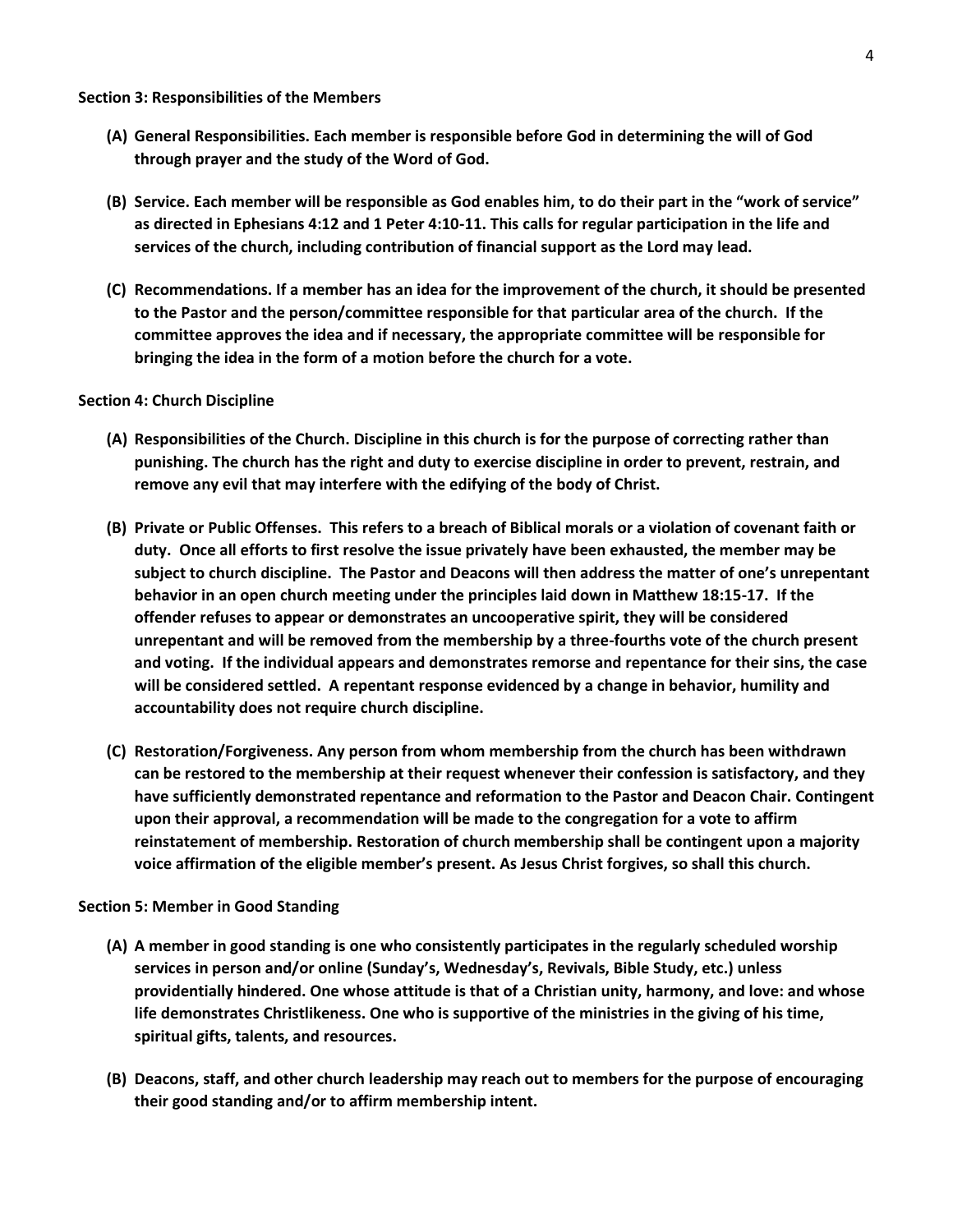## **Article VI: Church Meetings**

**Section 1: Worship Services**

**(A) Hopkins Chapel Baptist Church shall meet regularly each Sunday Morning, and Wednesday Evening for preaching, instruction, evangelism, prayer and the worship of Almighty God. These scheduled services should be changed only with the approval of the Church Council and/or during church conference. Members of this church are expected to attend these meetings and are encouraged to bring guests. All should come with a worshipful attitude and in an orderly manner.**

**Section 2: Special Services**

- **(A) Revival Services. Revival services are to be held as deemed necessary to the edifying of the members and are open to the community, guests, and friends.**
- **(B) Bible Studies. Bible studies deemed necessary in the promotion of the objectives of the church shall be held as often as needed and shall be open to all who wish to attend.**

**Section 3: Business Conference, Scheduling and Procedure**

- **(A) Regular Business Conference. The regular business conference of Hopkins Chapel Baptist Church shall be the 3rd Wednesday night of September, December, March, and June.**
- **(B) Called Meetings. In the event an item of business cannot wait until the next scheduled church conference, a special meeting may be called by the Moderator (Pastor) or Vice-Moderator (Deacon Chair), with advice from the respective committee chair.**
- **(C) Parliamentary Procedure. "Robert's Rules of Order, Revised" shall be the authority for all parliamentary procedures of this church. Any point of order not covered in these By-Laws shall be determined by "Robert's Rules of Order, Revised".**
- **(D) Quorum. Consists of those members who attend the business meeting, provided it is a stated meeting or one that has been properly called.**
- **(E) Voting Eligibility. Active members in good standing.**

## **Article VII. Church Officers**

**The officers of this church shall be the Pastor, the paid staff, a clerk, a treasurer, and trustees.** 

**Section 1: Pastor**

**(A) The Pastor is called of God to be the shepherd and spiritual leader of the church in accord with 1 Peter 5:1-4 and Ephesians 4:11-12. His spiritual qualifications are defined in 1 Timothy 3:17. The Pastor shall be an ex-officio member of all the organizations, department and committees; he may call a special meeting of any committee according to procedures which may be set forth in these By-Laws; he shall conduct religious services on stated and special occasions, administer the ordinances, minister to the members of the church and community, and perform other duties that pertain to that office; he shall have special charge of the pulpit ministry of the church and shall provide for pulpit supply when he is absent and arrange and/or approve all guest speakers.**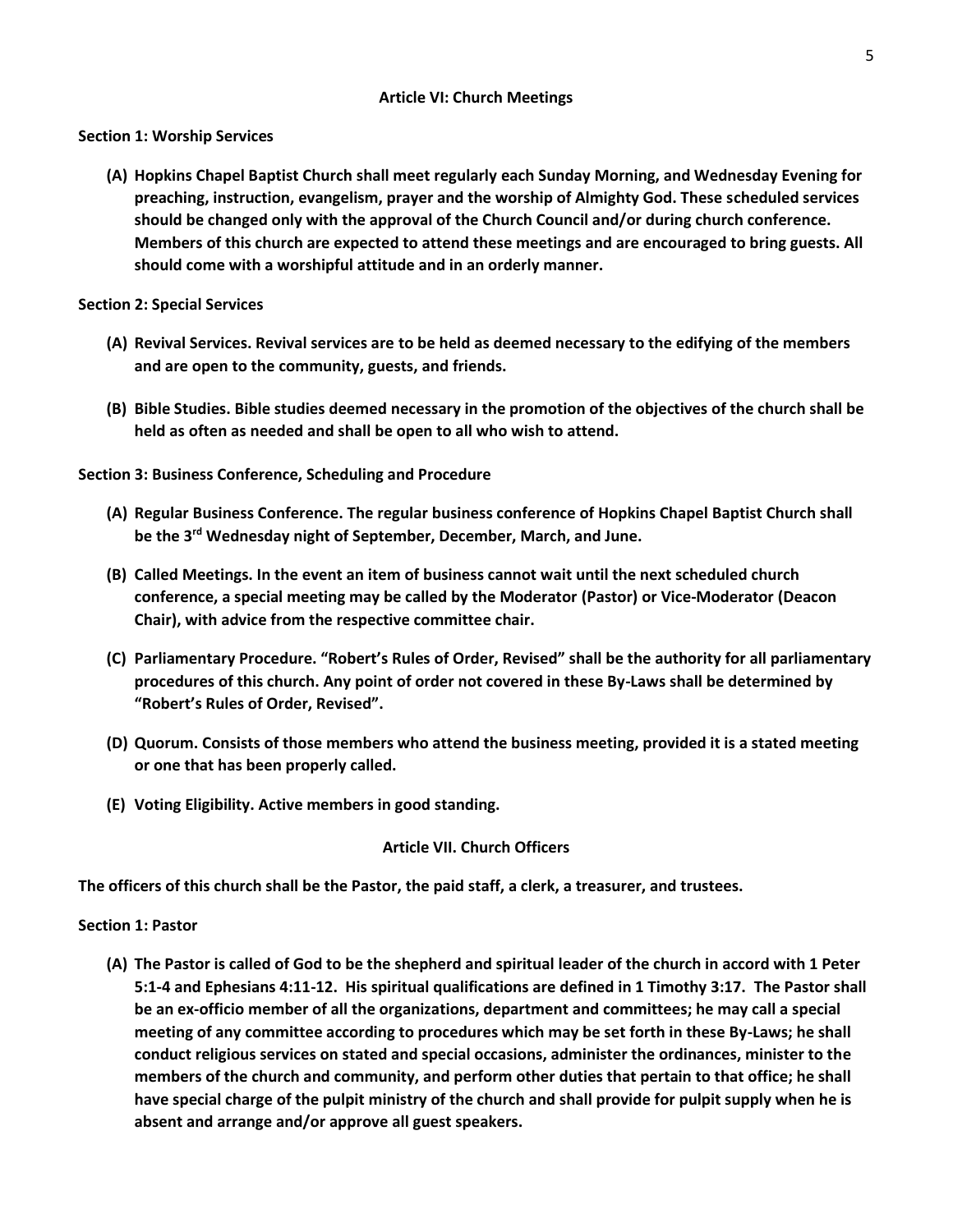- **(B) The call of the Pastor shall take place at a meeting especially called for that purpose. At least two weeks' notice of such meeting shall be given to the membership. A Pastor Selection Committee shall bring only one name at a time for consideration by the church, and no nomination shall be made except that of the committee. Election shall be by secret ballot with the affirmative vote of 90% of the active members present and voting. This shall constitute a recommendation for a call vote. Should the one recommended by the Pastor Selection Committee fail to receive 90% vote, the committee shall be instructed to seek out another minister, and the meeting shall adjourn without debate.**
- **(C) The Pastor shall continue to serve until the relationship is dissolved at the request of either the church or the Pastor. In either case, at least two weeks' notice shall be given of the intent to terminate the relationship, unless otherwise mutually agreed upon by both the Pastor and the church, seeking to follow the leadership of the Holy Spirit.**
- **(D) The Pastor shall have two days per week of his own choosing free from church duties to be used for the pleasure of himself and his family.**
- **(E) The Pastor's paid vacation will be based on length of service and governed the terms set forth by the personnel committee.**

# **Section 2: Paid Staff (Non-Pastoral)**

**Paid staff may include but not be limited to: Music Leader, Children/Youth Leader, Administrative/Financial Secretary, Custodian, and other future positions as the need is identified.**

**The paid staff shall be called and employed as the pastor and the church determines the need for such positions. A job description shall be written and/or modified by the Personnel Committee in consultation with the pastor as needed. All staff positions other than the pastor must be affirmed by a minimum of 75% of the active members present and voting. Upon recommendation of the Church Council, the church may vote to terminate a staff member with an affirmative vote of three-fourths of the church members present; such termination shall be immediate.**

# **Section 3: Clerk**

**Clerk (Volunteer). The Church Clerk shall take minutes of all business transacted by the church at its regular or special business meeting. The Church Clerk shall keep an accurate register of the names of members, with dates of admission, dismissal, or death, together with a record of baptisms. The church Clerk shall conduct the correspondence of the church and forward the annual report to the Association.**

# **Section 4: Church Treasurer/Assistant Treasurer**

**The church shall select annually a church Treasurer and Assistant Treasurer. The Church Treasurer is responsible for the proper receipt, accounting, and disbursement of church funds within policies established by the church for adequate financial control. The Treasurer may have the following responsibilities:**

- **1. Sign checks in accordance with church policies and procedures and verify the supporting data for each check request.**
- **2. Review monthly bank statements for all church accounts.**
- **3. Suggest possible investment opportunities concerning any funds the church wishes to hold.**
- **4. Keep church staff and appropriate committees informed of any trends or changes in financial matters.**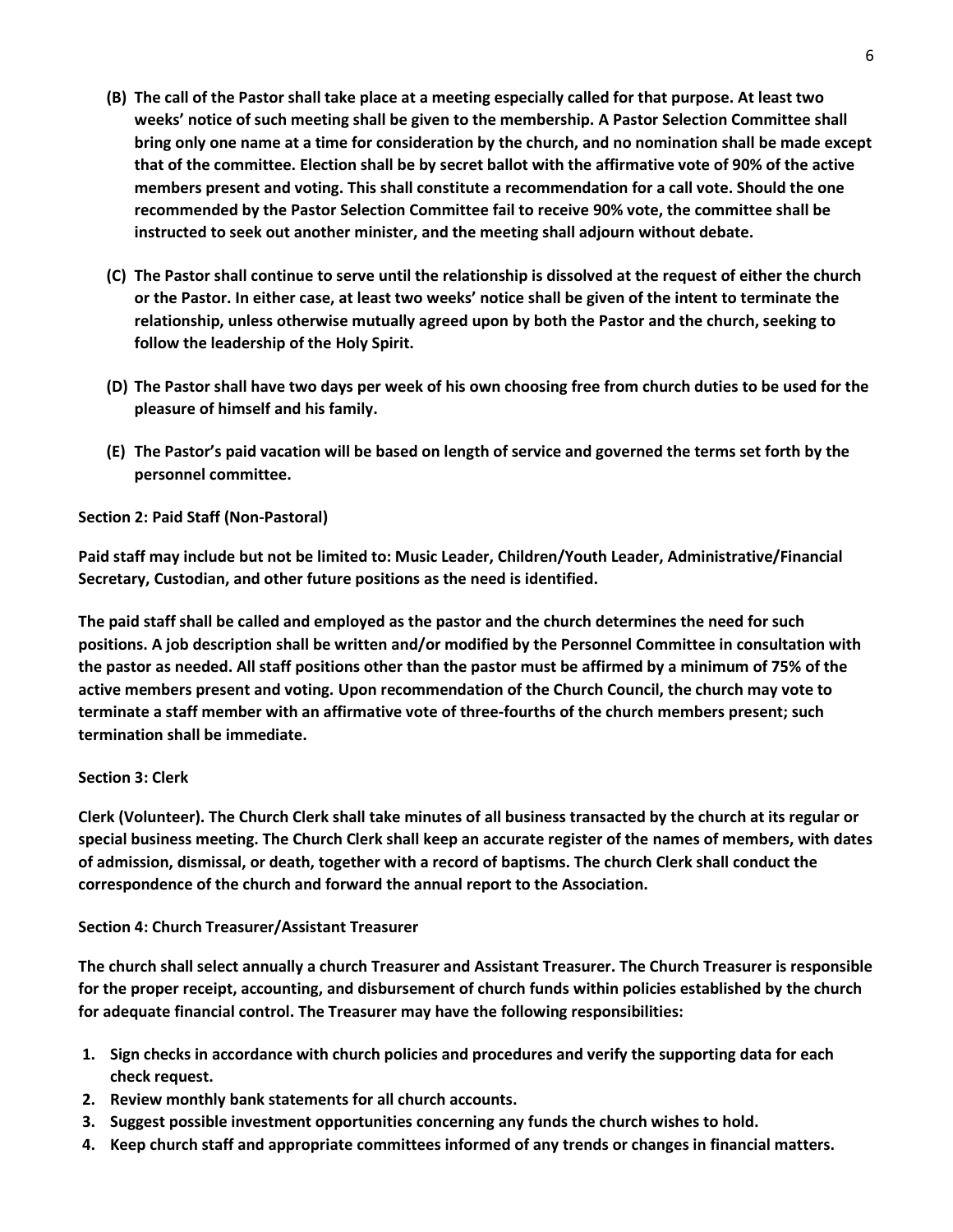- **5. Instill and preserve financial confidence throughout the congregation.**
- **6. Serve as ex-officio member of the Stewardship Committee.**
- **7. Confer with Stewardship Committee in developing the annual budget.**
- **8. Serve as an active member of the Church Council. Advise the council and various committee chairpersons about available funds and budget.**
- **9. Train an assistant Treasurer selected by the church.**

## **Section 5: Trustees**

**The church shall select three active members to serve as Trustees. Their term of office shall be for three years with one-third of the members selected each year. Vacancies may be filled at any time with a previously selected Trustee filling out the unexpired term.**

**The Trustees shall, as provided by law and the action of the church, hold in trust the title deed to all property of the church and shall represent the church in all matters of legal responsibility regarding the purchase, improvement, and disposal of church property. They shall execute all legal papers as the church may direct. They shall have no power to buy, sell, mortgage, lease or transfer any property of the church without a specific vote of the church authorizing such action, neither shall they have any control over the use of the church property except by vote of the church.**

## **Article VIII, Church Council**

**The Church Council shall be composed of the following: 1) Pastor; 2) Other Ministerial Staff; 3) Chair of the Deacons; 4) Sunday School Director; 5) Church Secretary; 6) Treasurer; 7) two members selected at-large from active church members. Other church officers and chairs of committees shall be invited to participate in the council when discussion is related to their work.**

**The number of church council members should always equate to an odd number to ensure no tie situations will ensue on decisions. As the church grows, the ministerial staff may grow and/or there may be years where a designated church council member may hold two official church council positions. In the event that either of these situations arise that results in an even number of church council members, for those church years only, the at large members selected will increase to three. Conversely if the above situations should no longer be evident, then the at large members will revert back to two to ensure the council remains at an odd number total makeup.**

**The Pastor shall be the chair of the Church Council. In the absence of the Pastor, the chair of the Council shall be assumed by the next in line in which members are listed.**

**The Church Council shall meet at times as may be necessary as agreed upon by the Council.**

**The Church Council shall coordinate and promote all activities sanctioned, sponsored, or supported by the church. Specifically, the Council shall be responsible for: 1) Providing policy guidance and active assistance for all activities sponsored by the church; 2) Coordination and scheduling annual church activities to prevent duplication of effort and conflicts in schedules; 3) Making recommendations and referrals to appropriate standing and special committees based upon a unified and integrated program of activities. 4) Any policies not specifically outlined in these bylaws will be subject to the review, modification, and approval of the church council.**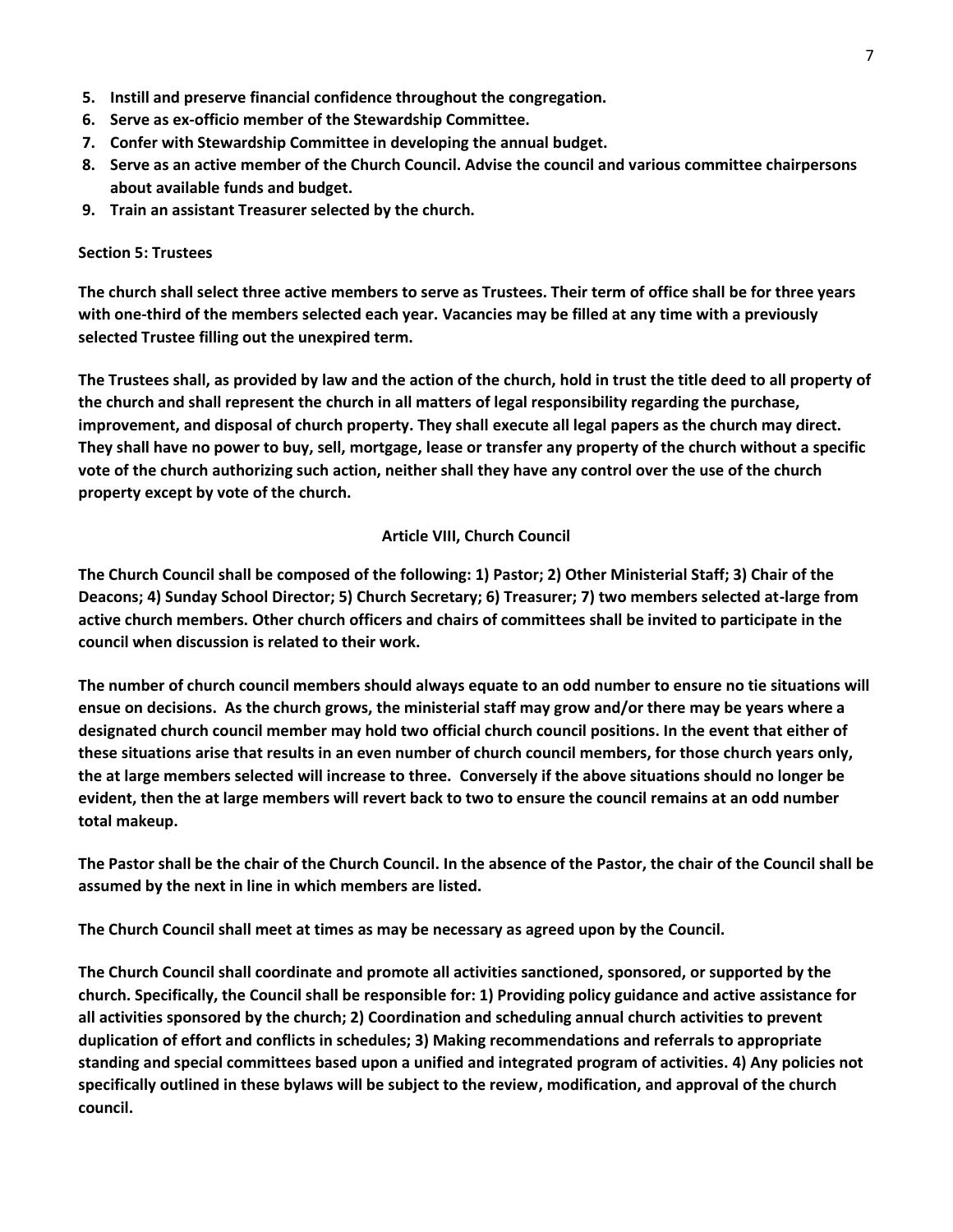#### **Article IX, Deacons**

**The church shall elect deacons by ballot annually. The deacon body shall consist of a minimum of seven men or more as the need may arise.**

**Deacons shall serve on a rotating basis. The term of office shall be for three years with one-third of the members selected each year. In case of death or removal or incapacity to serve, an inactive deacon may be selected by the deacon body to fill the unexpired term. After serving a term of three years' assignment or the unexpired term of another, a deacon shall be eligible for nomination and re-elected only after the lapse for at least one year. Any candidate must have been a member of Hopkins Chapel Baptist Church for a period of one year prior to being considered for election.**

**In accordance with the meaning of the work and the practice in the New Testament (1Timothy 3:8-13, Acts 6:3), deacons are to be servants of the church. Their task is to serve with and support the pastor and staff in performing the pastoral ministries of 1) leading the church in the achievement of its mission, 2) proclaiming the gospel to believers and unbelievers, 3) care for church members and other persons in the community, 4) secure interim pastor in time when church is without a pastor and 5) secure Ushers/Greeters Committee. The deacon body will also secure the responsibilities of Benevolence, Baptismal, and Communion support.**

# **Article X: Standing Committees**

## **Section 1: Selection of Committees**

**The church shall select such standing committees as may be deemed necessary to carry on the various programs of the church efficiently and effectively. In any event, the church shall at all times have the following standing committees: 1) Nomination; 2) Building and Grounds; 3) Stewardship; 4) Personnel; 5) Safety & Security; 6) Cemetery; 7) Hospitality/Decorating**

# **Section 2: Duties of Committees**

# **(A) Nominating Committee:**

**The Nominating Committee shall recommend to the church in a business meeting in August candidates from active church membership to serve for the upcoming year for all positions within the church with the exception of paid staff. Candidates for all positions recommended by the nominating committee, except the Pastor and other paid staff, shall be voted on at the business meeting with approval by a simple majority and shall begin serving their terms September 1st unless otherwise provided by these By-laws.** 

**The Church Council shall select the Nominating Committee. The term of office shall be for three years with one third being voted on by church members at the March business meeting. The church council may appoint members to fill emergency vacancies within the nominating committee as needed. Emergency vacancies for the nominating committee will only require the approval of the church council. Emergency vacancies in all other committees will be handled by the nominating committee with final approval by the church council. The chair of each committee will typically be the member serving their final year.**

**This committee shall consist of three church members selected by the Church Council and two-officio members, the Pastor, and the Sunday school Director. Throughout the year, this committee shall have the responsibility of nominating to the church persons to serve in the various capacities and positions of the church. Candidates for all positions recommended by the nominating committee, except the Pastor and**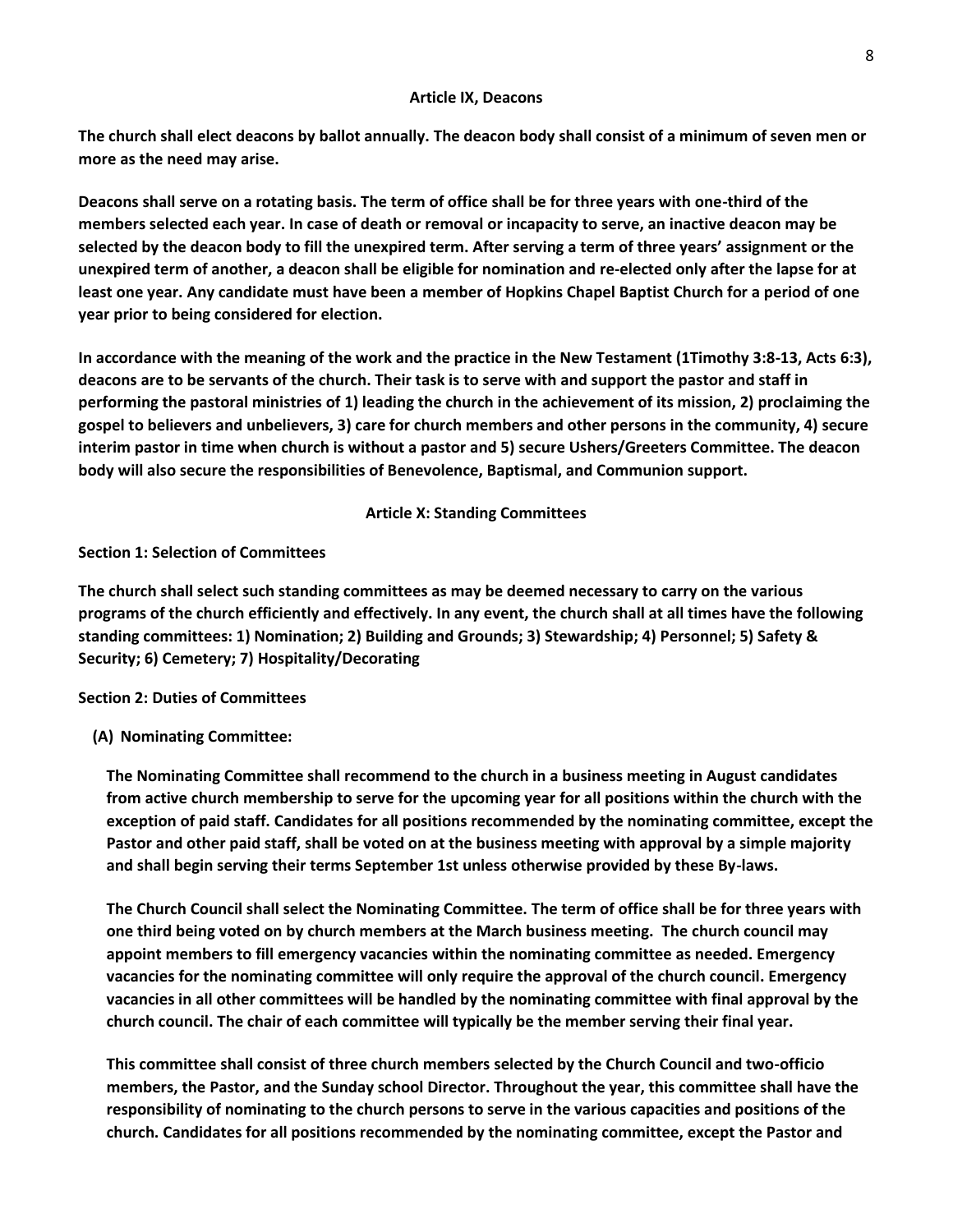**other paid staff, shall be voted on in August with approval by a simple majority and shall begin serving their terms September 1st unless otherwise provided by these By-laws.** 

**(B) Building and Grounds Committee:** 

**This committee shall consist of three church members selected by the nominating committee and the pastor as an ex-officio member. The term of office will be three years with one-third of the members to be selected each year.**

**This committee shall operate to supervise, maintain, and make necessary repairs in cooperation with and the assistance of church members.**

**This committee shall be authorized to spend reasonable funds within approved budget as needed in coordination with the pastor and church treasurer. Major expenditures must be approved by the church. In case of emergencies, the committee has the authority to repair and/or replace necessary equipment and the church will assure the costs. An emergency means a maintenance breakdown that will interfere with the normal activities of the church.**

**This committee has the authority to select a Special Project Committee when needed to carry out a specific project. This committee will serve until it fulfills its purpose.**

**(C) Stewardship Committee:** 

**This committee shall consist of three church members selected by the nominating committee (excluding paid staff) and two ex-officio, the Treasurer, and the Pastor. The term of office shall be three years with one-third of the members selected each year.**

**This committee shall meet as deemed necessary to consider the financial condition of the church. The responsibility of the Stewardship Committee will be as follows: 1) to set forth a system of accounting that will adequately provide for the handling of all funds; 2) to determine the number of tellers necessary to carry out the accounting process; and 3) to prepare an annual budget. In preparation of the budget this committee shall secure annual projections from the department heads and standing committee chairs prior to meeting and preparation. The budget shall be presented to the church members at least one week in advance of an August called meeting of the church.**

#### **(D) Personnel Committee:**

**This committee shall consist of five (5) church members selected by the Nominating Committee, and the Pastor as an ex-officio member. No church member may serve on the Personnel Committee if they are related, in any capacity, to any paid ministerial or non-ministerial staff person. The term of office will be for three (3) years and will be served on a rotational basis, such that no more than two (2) of the five (5) members will cease their terms at the same time. To accomplish this rotation at the inception, one (1) will rotate off after one year and two will rotate off in each of the following years. The Chairperson shall be the member serving in their final year. In the case where two (2) members are serving in their final year, the Chairperson shall be voted upon by the committee members.**

**This committee shall meet as deemed necessary to carry out its functions. The responsibility of the Personnel Committee will be as follows: 1) To review church staff compensation packages annually to establish fair and equitable compensation plans; 2) Upon completion of this review, to recommend to the**